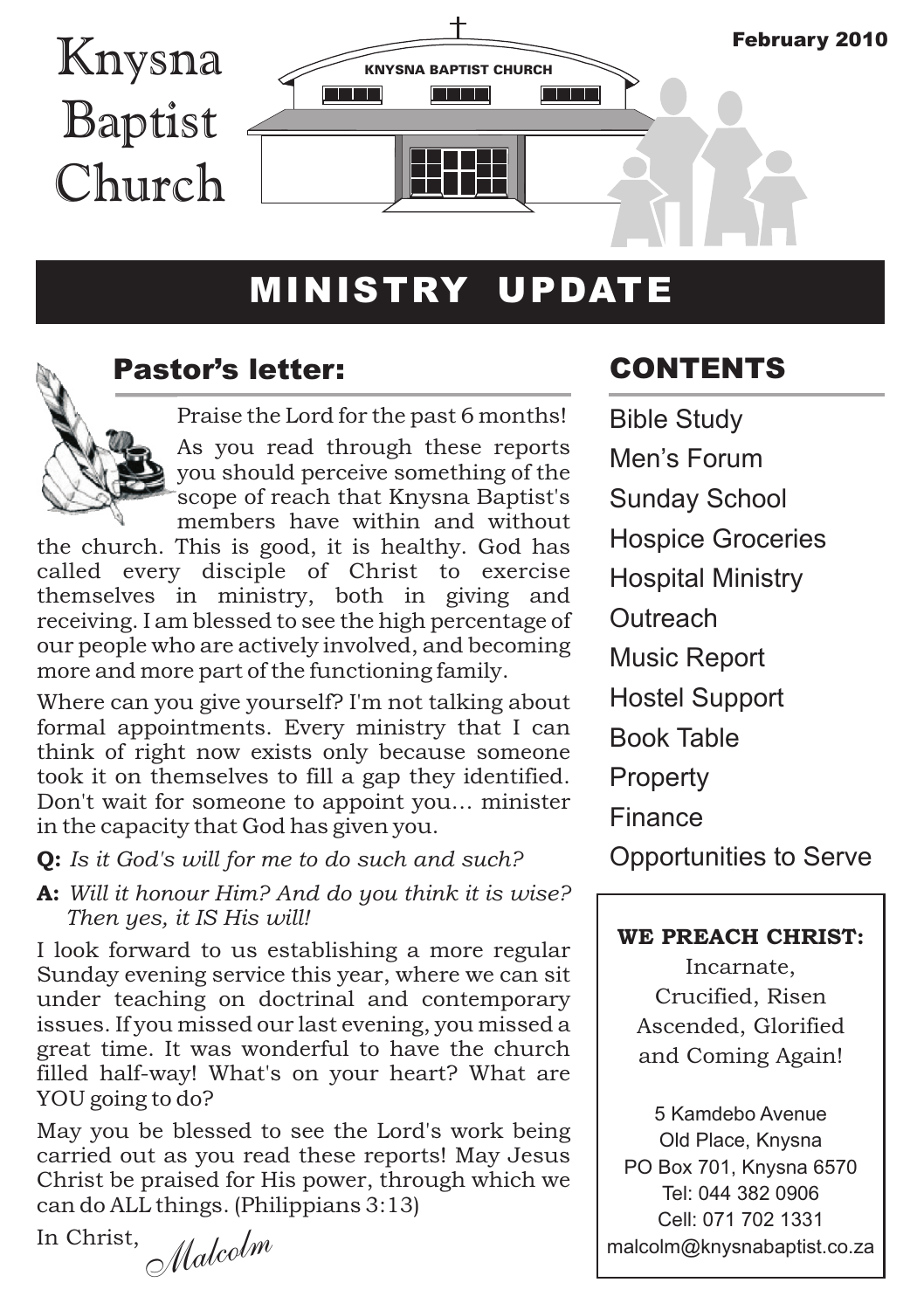# BIBLE STUDY

### Monday:18h30 – Sedgefield, Malcolm Cunningham

The Sedgefield Bible study has been meeting on Monday nights, and has worked through the last chapters of the Primeval History (Genesis 1 – 11). It stirred some interesting debate, as you can imagine, with topics such as the flood, the nations and the tower of Babel. What stands out, towering over every account, is the kindness and faithfulness of God despite man's incessant desire to be independent of Him.

Our numbers have shrunk slightly which leaves us with only 2 households in attendance. Thanks to Maureen and the Cowley's for the use of their homes, and the yummy snacks! We meet every Monday at 18h30.

# Tuesday: 18h30 – Ron Cairs Ben van Zyl

We meet every Tuesday evening in members' homes and it has been our great privilege, for the last couple of months, to be doing a verse-by-verse study of Paul's Epistle to the Romans. I believe I speak for all of us when I say it has been one of the most challenging and profitable studies I have ever participated in. We have all benefited tremendously from Ron's in-depth preparation and unmitigated enthusiasm for God's Word, as well as the lively discussions due to the active participation of the members.

 In some ways our study has been a bit of a rollercoaster ride. In the first couple of chapters of the book of Romans we were once again confronted with the stark reality of sin and our desperate need for a Saviour, only to find that the glory of the Gospel and the sufficiency of our Saviour can nowhere be more clearly seen than on the dark background of human depravity. The great truths of the substitutionary atonement, propitiation, adoption, the indwelling presence of the Holy Spirit, the golden chain of salvation and our security in Christ Jesus, the wonder of election, and many more, all led us to exclaim with Paul: *"Oh, the depth of the* 

*riches and wisdom and knowledge of God! How unsearchable are his judgements and how inscrutable his ways!"*

 Finally, I am confident that, even as the time has come for me to say goodbye, God will continue to bless this group and add people to them in order to glorify his Name by revealing wonderful things to them from the Scriptures as they continue to do their best to be faithful students of his Word and strive to live their lives in light of the wonderful things He has done for all of us in Jesus Christ. - Ben

### Tuesday: 18h30 – At the church Rodney Cilliers

Our bible study group has made a good start to 2010. We are not many, normally 9, but our members are exceptionally faithful in attendance. Unfortunately we lost Lyndall, who moved to Johannesburg. We start with  $\pm$ 15 minutes of singing favourite hymns. Anyone is free to choose. Here we thank Elaine, who plays so willingly for us each week. We do enjoy the singing of our "hymns from the heart", as I call them. Then we have our scripture reading and opening prayer, in which needs are remembered. This is followed by our Bible study time. On the first Tuesday of each month we have a "share and prayer" time. All who wish may share a testimony, meaningful scripture or anything that was a blessing. The remaining time is spent in prayer for our church and people, others further afield and missionaries. Because we are few, we have become a very close-knit group and I, for one, find Tuesday evenings a blessing, as I am sure the others do as well.

# Tuesday: 06h00 – 07h30



The Mugg & Bean Men's Growth Group – Mark Hoskins and Chansa Mataka

The Mugg & Bean fellowship currently comprises men of different churches who have been gathering in the Name of Jesus for some 2 years, and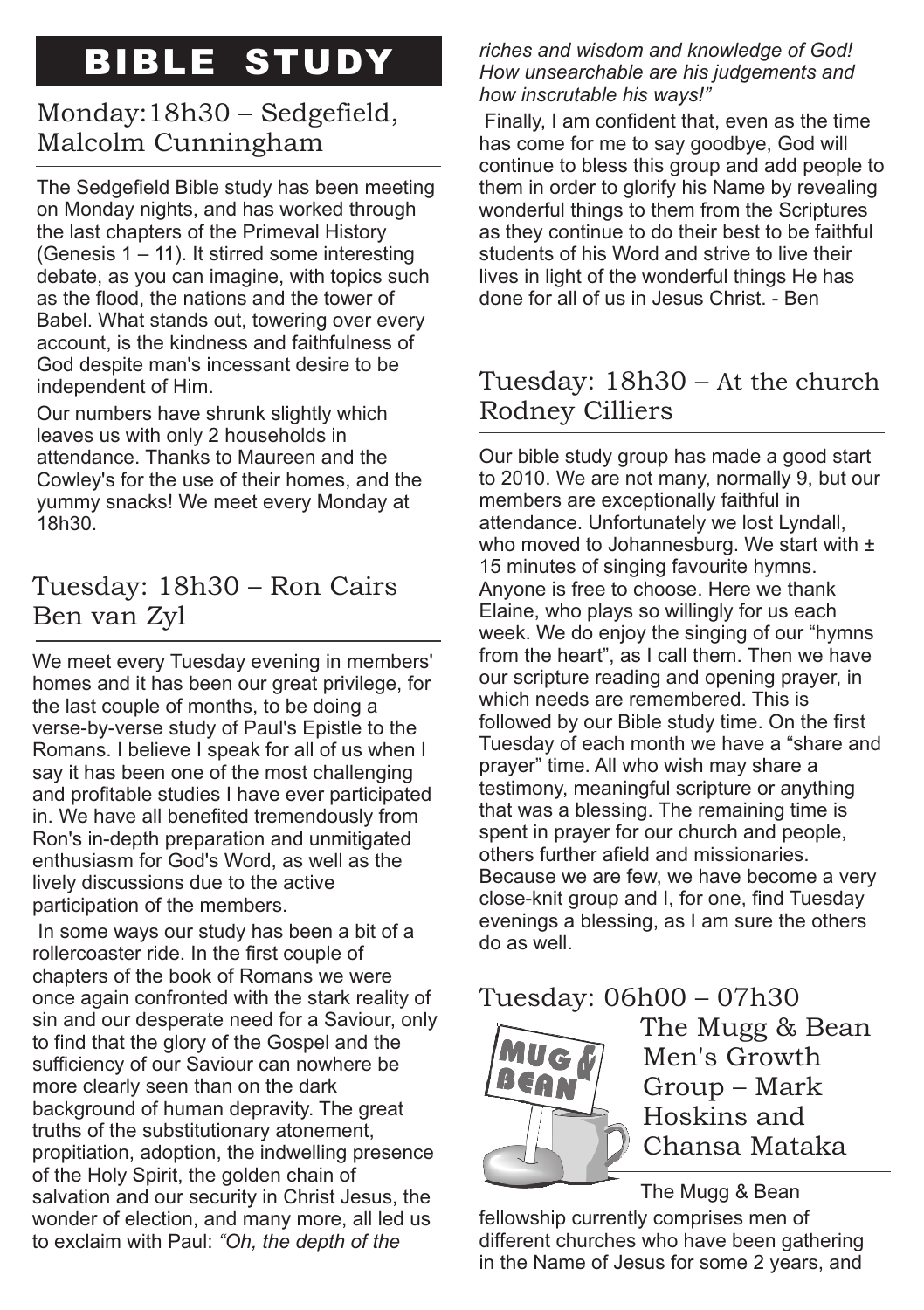recently we've seen our numbers beginning to swell. It's a time where men from various walks of life are able to meet together to share, to learn and to pray, whilst enjoying the hospitality of the Mugg & Bean restaurant for which we are grateful.

As this group took shape, so our thoughts were directed to a study of Systematic Theology by one of the then Mugg & Bean directors, "Juks". His kind donation of 4 or so text books (Systematic Theology by Wayne Grudem) helped to give us a focus and purpose.

This book has helped us a lot in our quest to know more about our Lord Jesus Christ. It outlined six important aspects that should accompany our Bible study:

- 1. Study with prayer
- 2. Study with humility
- 3. Study with reason
- 4. Study with help from others
- 5. Study by collecting and understanding all relevant scripture on any topic
- 6. Study with rejoicing and praise.

We have benefited from this aid, yet still value the contribution of personal testimony, shared scripture and brotherly encouragement.

As we continue into the future, so it is our hope and prayer that we will remain sensitive to the Holy Spirit's leading, embracing the plans and purposes for which He has allowed us to gather.

We would welcome anyone who wishes to meet with us, and share in the joy of fellowship with Christ Jesus our Saviour – the Word of God.

Currently in attendance are Chansa, Mark, Malcolm Harris, Eben, Jonathan, Hardy, Jason, Johan and Malcolm Cunningham.

### Wednesday: 15h00 Ladies Bible Study – Jacqui

The Ladies Bible study is back in full swing this year! We are 9 ladies all in all, and would love for more to join us. After finishing off our Study on 2 Corinthians, we have now started to study the Creation from Genesis 1 and 2. It is definitely not an easy study, but I assure you it is stretching us all. It is so encouraging to learn that we can really stand on God's word, that it is truth and worth standing up for.

Our desire is that the Lord would renew our minds as we study His word, so that we may be able to defend what we believe, and be fully equipped for every good work. If you would like to join our study, please feel free to contact me, Jacqui, or just join us on a Wednesday afternoon at the Church at 3 o'clock.

### Wednesday: 19h00 – 12 Hope St, Hunters Home, Malcolm Cunningham

It was a joy to work through the book of James – a very challenging, and sometimes hard-to-interpret epistle. With James' focus on the necessity for works to accompany faith, many would think that this contradicts Paul's teaching that salvation is by faith alone apart from works. However, a simple study of the passages in question reveals that they are perfectly in harmony. We touched on many contemporary issues such as suffering, evidence of faith, the use of the tongue, giving to the poor, and praying for the sick!

Over the past 6 months our numbers fluctuated with some people moving on, and others moving in. As of late, we've had to say goodbye to Lyndall, Geraldine, and now Ben too!

Our latest study is more doctrinal – "Our Great God"–a study of the doctrine about God.

One reviewer writes, *"The One True God will lead you through a profitable exercise in biblical and systematic theology. You will learn what the Bible says about the character and attributes of the God who is truly like no other. This is a wonderful work…"*

We meet every Wednesday, at various homes around Knysna. We'd love to see you here! Children are catered for.

### Men's Forum – Andre Viljoen

This fortnightly meeting is a highlight in the calendar. 5 to 10 men gather to be challenged by God's Word and edified by one another. Ask anyone who attends and they will surely tell you how they've grown through the current study.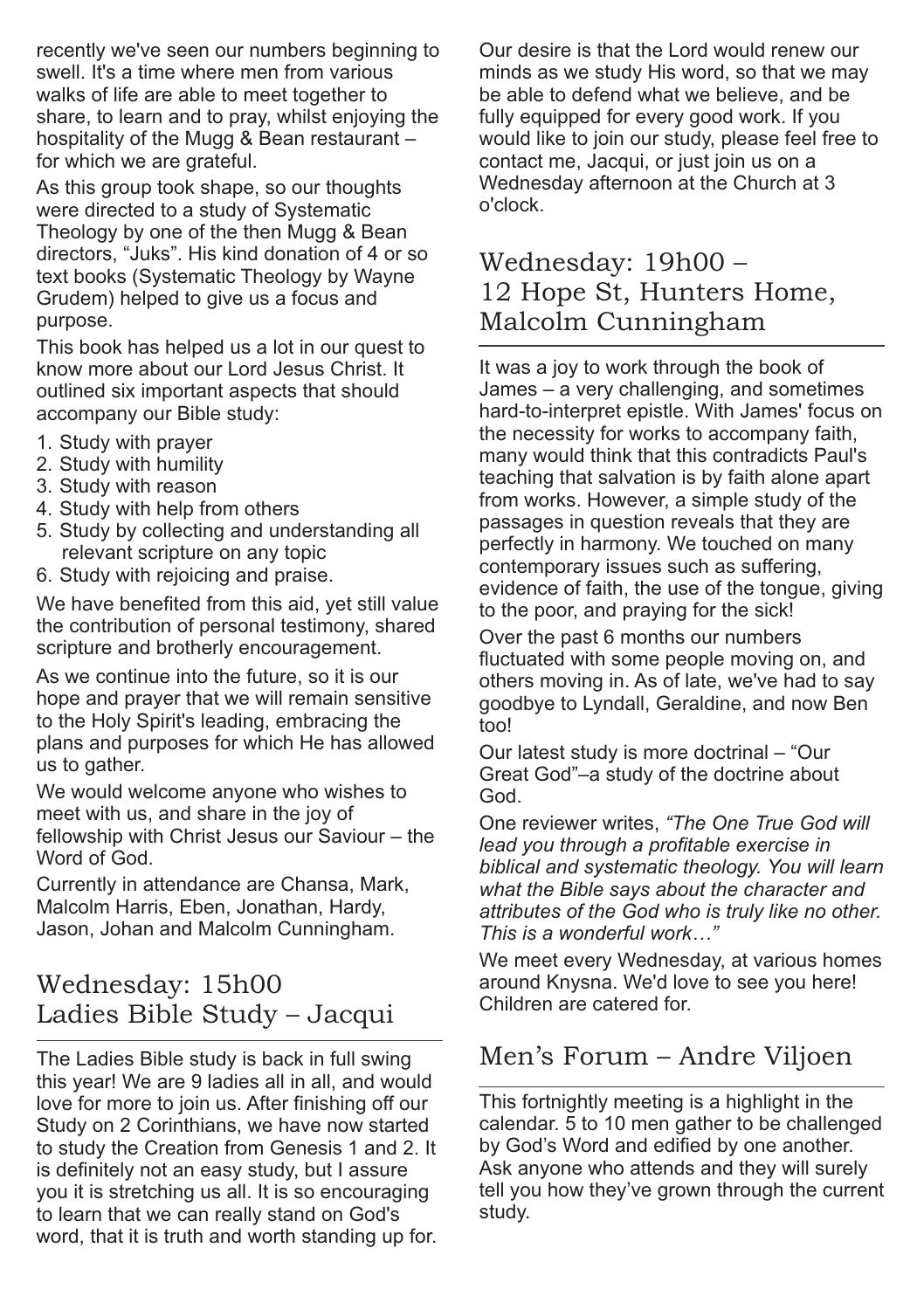The men have also been practically involved with…

- ≽In November a Potjiekos Competition was organised for the whole church and friends. Many different recipes and styles were practiced resulting in a wonderful time of enjoyment and fellowship.
- Ø A second dangerous tree was felled in the car park and removed.
- $\triangleright$ The repaired floor in the basement was painted.

# Sunday School, Helga Raynor

We praise the Lord for the faithfulness of the little ones who so regularly come to learn more of Jesus. We usually

have about 11 or 12, aged between 3 and 12 years old, and it is a blessing to be able to help them understand more from the Bible each week, their enthusiasm is wonderful.

Sunday School ended the last school term of 2009 with a Sunday School picnic at Coney Glen where all enjoyed the fun, games and food – including the teachers and parents!

This year we are learning "action" choruses and hopefully soon will be able to sing them for the congregation one morning.

Thanks to all the Sunday School teachers for their time and input in this ministry, and to the men of the church for making the Sunday School room look so comfortable and bright.

As our children enter into high school, we forsee the need to begin a youth ministry. Please pray for this and get involved.

# **Hospice** Groceries Rodney and Cathie Cilliers



During each month, our people bring their items to church according to the list that has been drawn up. These contributions are faithfully made. On the last Sunday of each month we take what has been brought and

deliver it to Hospice in Wilson Street. The groceries are received, each time, with much thanks and appreciation. They have often offered to write a letter of thanks. We have told them not to take the trouble since we would be there again in a month's time. Our grateful thanks to all who contribute to make this service possible.

#### *Food parcel items*

| Mealie meal                                       |
|---------------------------------------------------|
| Samp and beans / legumes<br>[split peas, lentils] |
| <b>Mealie rice/rice</b>                           |
| <b>Barley</b>                                     |
| Pasta                                             |
| Savoury soya                                      |
| <b>Peanut butter</b>                              |
| Canned pilchards                                  |
| <b>Baked beans</b>                                |
| Tea                                               |
| <b>Coffee</b>                                     |
| Sugar                                             |
| Condensed milk                                    |
| <b>Vegetables-fresh</b>                           |
| Vegetables - canned                               |
| <b>Fruit</b>                                      |
| Oil                                               |
| Flour                                             |
| Yeast                                             |
| <b>Stock cubes</b>                                |
| <b>Eggs or meat</b>                               |
| Instant soup [flavouring]                         |
| Salt, pepper, curry powder, etc                   |
| <b>Washing powder</b>                             |
| <b>Soap</b>                                       |
| Toothpaste                                        |
|                                                   |

Paraffin/ gel/ prepaid electricity/ gas contribution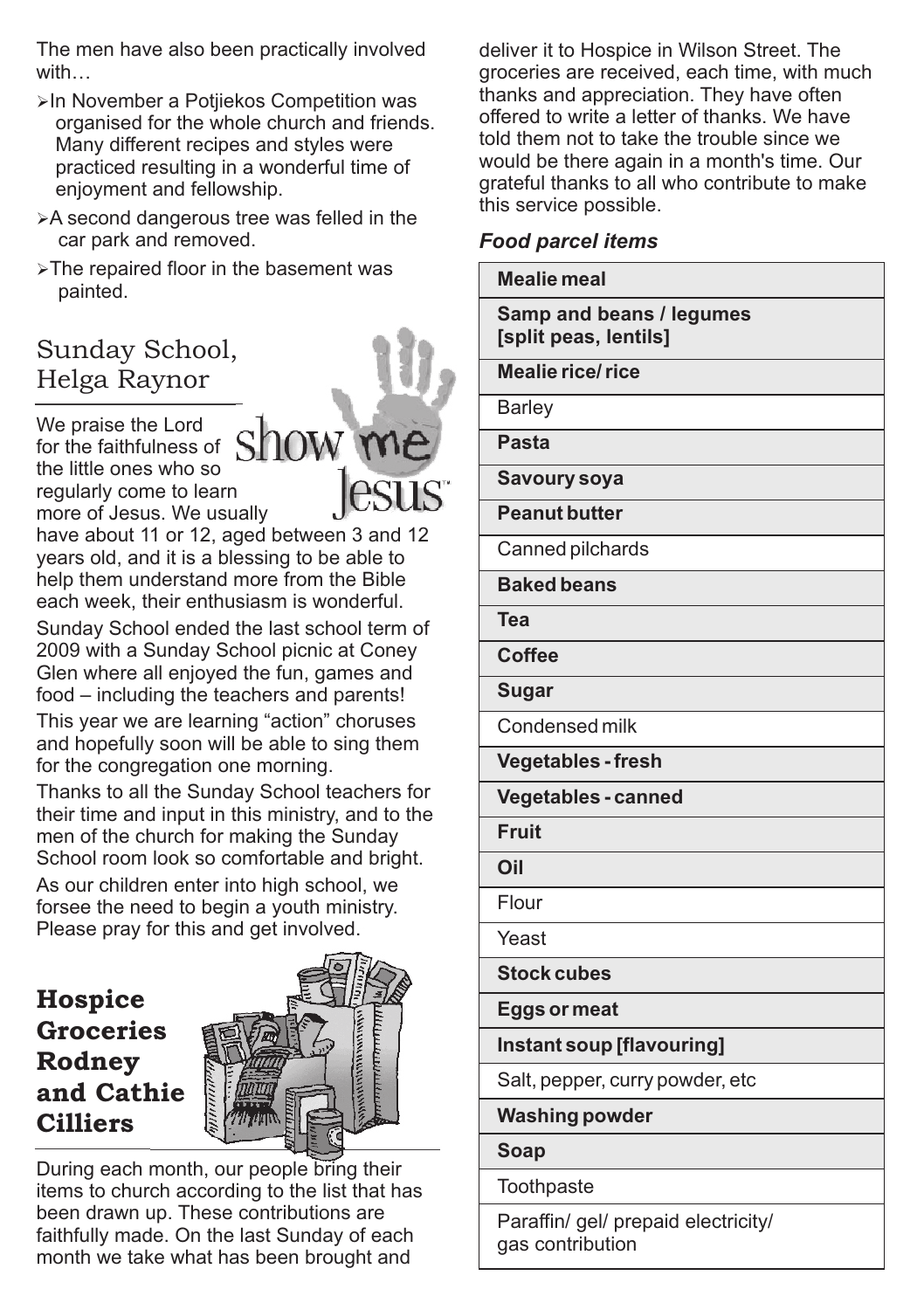### Hospital ministry to Women – Christine Cutforth, Geraldine Johnston

The Hospital Ministry is still going well and it is all thanks to Malcolm and Jacqui's encouragement and to all of you for your prayers and for the beautiful knitwear. Another matter for your consideration is that it came to our knowledge from a Nursing Sister at the hospital with a request for face cloths and soaps for some of the more needy patients who may have to stay in hospital for a few days. I have written to Unilever. To see if they would send us some soaps and we have also been promised free soap from some of the B & B's in Knysna. I have also been in contact with a company in Cape Town and they are prepared to sell us face cloths at R2,99 per cloth. It has been suggested that if 30 people could each donate R30 that would cover our needs for the year. Any help in this direction would be greatly appreciated.

We also have a news update on Ruchelle the young Paraplegic girl. Last year Geraldine approached Rotary here in Knysna to see if they would consider lending Ruchelle a Computer to learn Computer skills with the hope that at a later stage she could derive some sort of income of her own. Rotary have kindly loaned her a Computer and Printer which she has taken to a Rehabilitation Home in Mitchell's Plain where she is going to be taught various skills including a Computer course. She will be assessed eventually and a more permanent Home either in George or here in Knysna will be found for her. I spoke to her a few days ago and she is in good spirits. Please pray that a Pastor from a good church in Mitchell's Plain will visit her and continue giving her the gospel.

On behalf of Geraldine and I a big thank you, without you this ministry wouldn't work as well.

\*\* \*\* \*\*

*I will tell of the kindnesses of the Lord, the deeds for which He is to be praised according to all the Lord has done for us.* Isaiah 63:7

### Outreach to other churches – Andre Viljoen

This outreach has continued every week, and in addition to the continuing appreciation by other churches for our prayers, interest and concern, two of the pastors on our list of churches have come to worship with us in our church. It is our hope that this mutual trend of trusting and responding will grow.

Every week we contact a church leader in one of 11 churches in our area. We advise the particular church that we will be praying for them and their ministry in the following week. This has been ongoing for a number of years, and a real warming towards us has been observed.

We now find that churches are showing an appreciation of our interest and concern for them, and for our prayers. Special prayer requests are regularly presented for our attention, and churches advise that they are now also praying for our church as well.

Knysna Presbyterian

Garden Route Christian Centre Belvidere Holy Trinity Apostolic Faith Mission Methodist Church St Georges Anglican Church Charisma ministries Vineyard Christian Fellowship Dutch Reformed Church Plett. Evangelical Fellowship George Baptist Church

### Music Report Malcolm Cunningham

The absence of the Cairs for 2 months has seen necessary additions to the music team. What a joy it is to have Estelle Colyn and Natalie Bright stepping forward and helping us to continue worshiping in song as we're

accustomed to! Not only that, but a couple of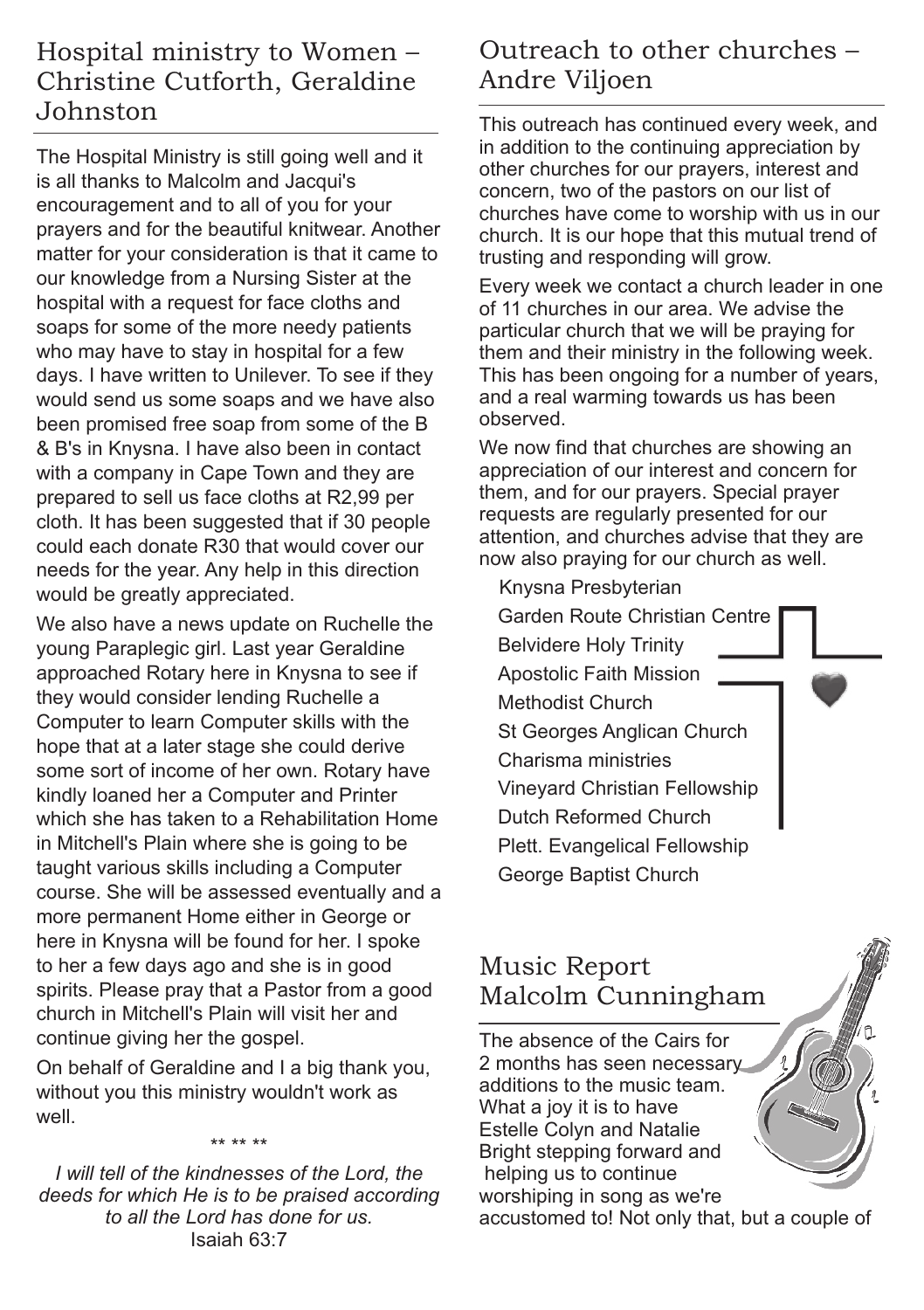budding guitarists have been slowly joining, and a couple of undercover pianists are also making noises about joining.

Whatever happens, let us remember that this is all about functioning as part of Jesus Christ's body. It is enthralling to see people understand that this is not about a performance, but contributing the grace you've received to the rest of the church.

The music ministry seeks to aid the congregation in true worship, through Christ exalting song, and scripture reading and prayer. I thank the Lord for Ron & Felicity, Rodney and Welland who have served so well in this capacity.

# Hostel Support – Lloyd

The hostel support was started in 2000 to assist primary school children residing in the High School Hostel – they should not really be there but are accommodated because their parents, for various reasons, cannot provide for them.

Numbers have been as high as 12 but the idea has always been to keep them as low as possible. But the situation can and does change fairly rapidly.

We provide ongoing basic needs support and birthday and Christmas gifts and an end-ofyear outing.

We have also provided clothing, sports equipment, and have on occasion also assisted High School students when special requests have been made.

The desire is to establish a regular source of income to provide for special needs as and when they arise.

### Book Table – Jonathan Heath

Knysna Baptist Church is an evangelical Christian church that is Baptist in

its Doctrinal Beliefs and has a bible-based pulpit ministry at its core, where Christ Incarnate, Crucified, Risen, Ascended,

Glorified and Coming Again is preached!

At its heart is the aim of bringing sinners into a personal relationship with Jesus Christ, for all to grow into mature disciples, united in worship, fellowship and service, faithful to the Word of God.

Since September 2009 we have been fortunate to have received the support of Augustine Bookroom with sound evangelical literature for readers of all ages. The books range from those suitable for children to the most theologically advanced reader and from tracts useful for the evangelist through to Study bibles and Doctrinal masterpieces. These books are extremely well priced.

The benefit to be gained from reading the words of inspired and learned fellow Christians is enormous and, whilst the bible needs always to be the all-in-all of our reading and our walk with God, we receive understanding, teaching and encouragement from reading.

The book table has added a wonderful new dimension to the worshipful service to God and it has encouraged fellowship around the books and, more importantly, enthusiastic discussion around the word of God and the saving grace of our Lord Jesus Christ.

If you haven't realised it yet, having a book table is almost like having a team of other trusty pastors in your church from whom you can learn and to whom you can go to enquire! You are strongly encouraged to use this Godgiven benefit to equip yourself even more – we all need this!

You may also order books that are not present on the table. For the catalogue, visit www.augustine.co.za

To God be the glory

# Property – Mel Colyn

With the ongoing maintenance the building and grounds are in good condition.

1. With the basement cleaned and painted and partially carpeted, we have a nice Sunday school venue.



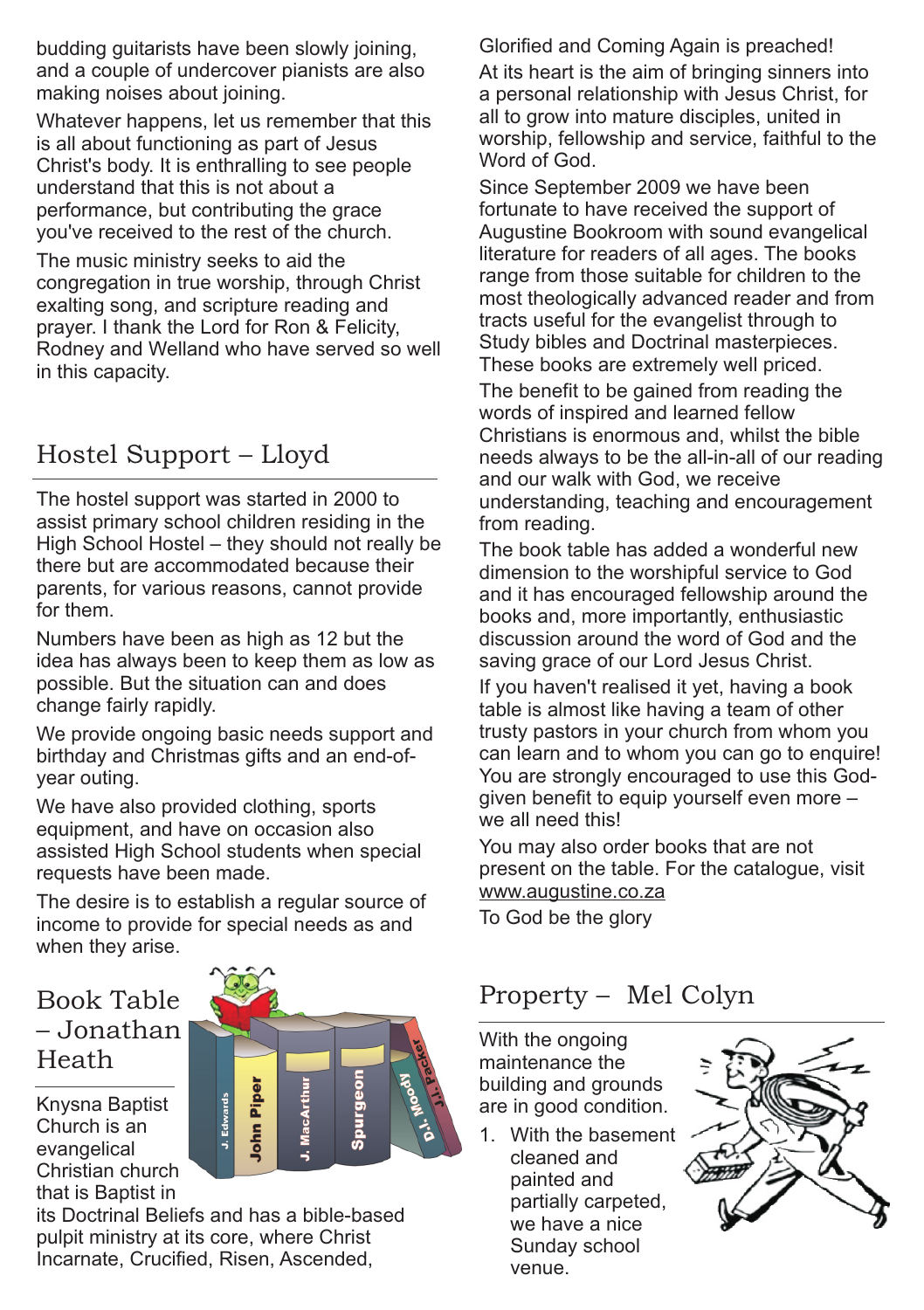- 2. The water damaged pillars have been repaired as the old plaster was crumbling and had to be removed. The pillars were then painted as was the outside of the church as the paint was already 8 years old and in need of a repaint.
- 3. The water tank base has been built and the tank will be installed soon. The guttering from the main portion of the roof will be re-directed to flow into the tank. This water will be used for the Baptistery and after the service the water will be pumped back into the tank to reduce consumption. Once the rains return we might not even need to do this.
- 4. The sound system is in the process of being improved. This involves having individual controls for each microphone, control of the instrument volume from the sound desk, and monitors for the musicians to hear themselves and the singers. The sound mixing desk will also be moved, along with the projection computer to the middle of the gallery for centralised control. This will make it possible for even one person to control the entire audio/visual process if necessary.

As we are all aware that our sound engineer and computer whiz is moving to greener pastures, we are looking for volunteers to man the sound desk and make the recordings of the sermons. It is not very complicated and you will be fully trained before you are allowed to go



solo, so, if you are a reasonably computer savvy person and would like to help, please see myself or Malcolm anytime for a short introduction of what it is all about.

### Financial Report – Alan Cameron

The church is in a very good financial position with R141 251 in the bank at the end of January 2010. This has been due to the buildup of cash while we didn't have a Pastor and also some excellent tithing.

The deacons have taken the opportunity to improve and maintain the property and plans

are being put in place to improve the sound system. Also, we are in the process of organising a family camp for this year, Lord willing. Our greatest task is identifying how to assign the finances that the Lord has entrusted to us. We believe, according to



2 Corinthians 9, that the Lord grants financial gain for the purpose of extending his kingdom, which includes both our local church and sharing with those in need. We therefore sit with the huge responsibility to see how best we can partner in the gospel. We have already increased our missions giving by around 30 to 70%.

# Opportunities to serve

#### **IDEAS FOR MINISTRY**

*… the whole body, joined and held together by every joint with which it is equipped, when each part is working properly, makes the body grow so that it builds itself up in love*  (Ephesians 4:16)

#### *During the week*

- vPhone someone you're thinking about and encourage them.
- ❖ Offer to do shopping for someone.
- ❖ Visit someone.
- v SMS a meaningful verse to someone.
- v Invite people over for a prayer meeting.
- v Have a "share your favourite scripture" evening/afternoon at your home.
- v Offer your home to a Bible Study leader.
- v Have an open-house Saturday afternoon where people can come over for tea.
- v Pop in to someone at work to encourage them.
- v Accompany Geraldine and Crissi to the hospital and watch what they do.